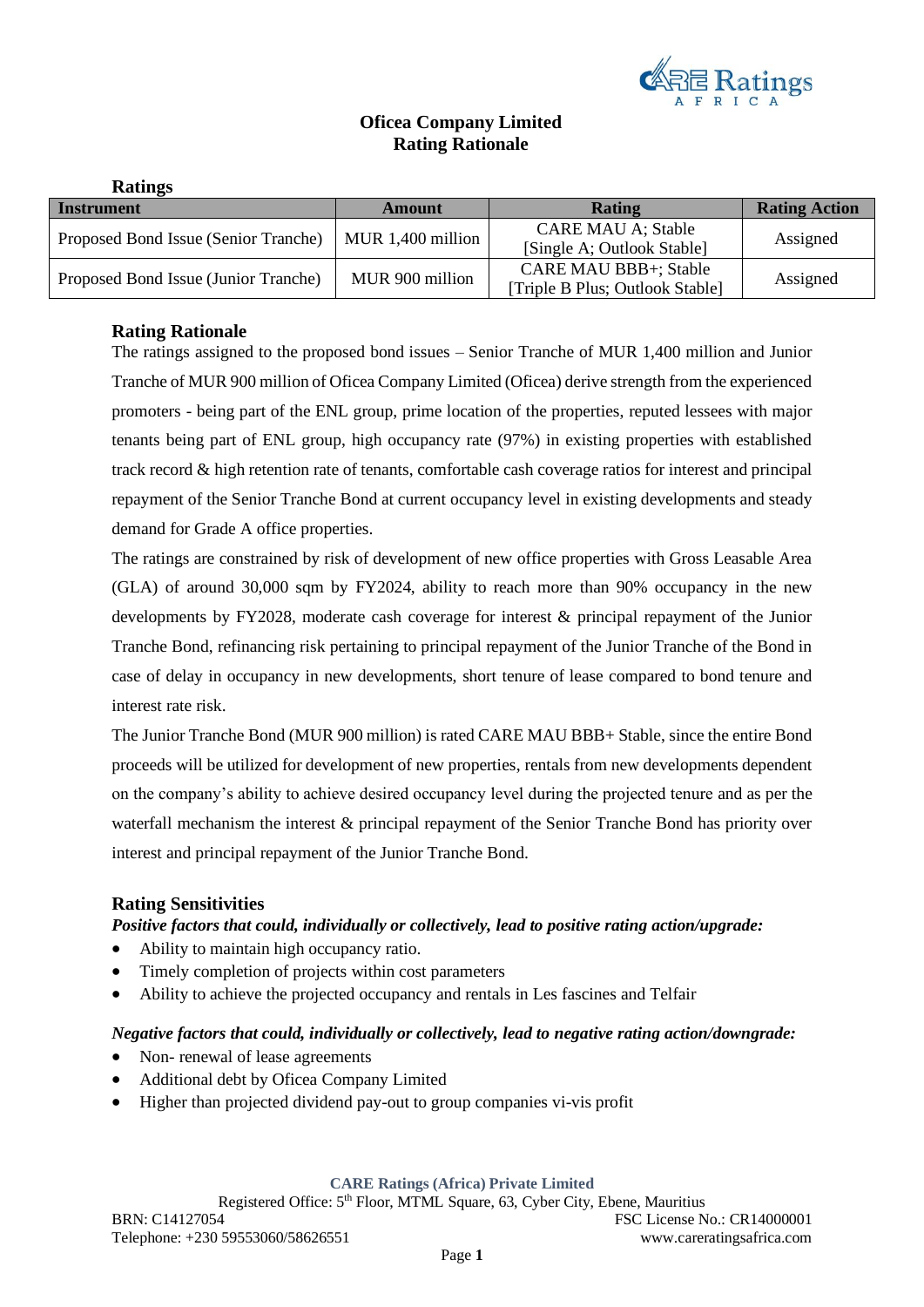

# **BACKGROUND**

Founded in 2010, Oficea Company Limited (''**Oficea**'') is a subsidiary of ENL Property Ltd. (76.69% stake) - which is a 100% subsidiary of ENL Limited (CARE MAU A; Stable). The remaining stake is held by other institutional investors.

Oficea is an income yielding property vehicle holding a portfolio of office properties located in Vivea Business Park on the heart of Moka Smart City which is underpinned by MUR-denominated medium to long term leases with high quality corporate tenants. The core activities of Oficea include office property development and asset & property management.

As on March 31, 2021, Oficea has a portfolio of twelve offices of 25,000 sqm Gross Leasable office Area (GLA) into operations with 97% occupancy generating a rental of around MUR 200 million annually. The company specializes in the management and development of high-end, environmentfriendly workplaces in various key locations of Moka Smart City including Vivea, Bagatelle and Telfair. Oficea also rents out co-working spaces with different packages from a day pass for MUR 300 to flexible package for MUR 2,900. The offices have been designed with a sustainable approach and all of them are Grade A properties.

The first four buildings that became operational in 2011 are **ENL House**, **1827 Building**, **La Distillerie** and **Valetta Locoshed**. **The Gardens** situated near Bagatelle Mall was constructed in 2013 followed by three more properties built in 2014 namely **The Factory, Motor City** and **Eastern Trading**. **La Turbine** started operating in 2016 and then **The Pod** was built in 2017. **Island Living** was built in 2018. During the same year, the company acquired another building named **The Roots**. All these buildings are in Vivea Business Park barring **The Gardens and the Motor City** - located in Bagatelle**.**  The average occupancy rate for the twelve properties as of March 31, 2021, was 97%. The twelve properties are occupied by more than 50 tenants. The Weighted Average Lease Expiry as on March 31, 2021 was 2.05 years. Majority of the office tenants are companies of repute and has been in these premises for last 5-10 years.

## **Management**

The strategic affairs of the company are looked after by Mr. Johan Pilot who is the Chief Executive Officer of ENL Property. He is a professional accountant and joined ENL as a Finance Manager in 2007. In 2015, he took the leadership of ENL Property which manages the group's land bank and residential & office developments. He is currently working on the Moka Smart City project and is assisted by a team of experienced and qualified professionals.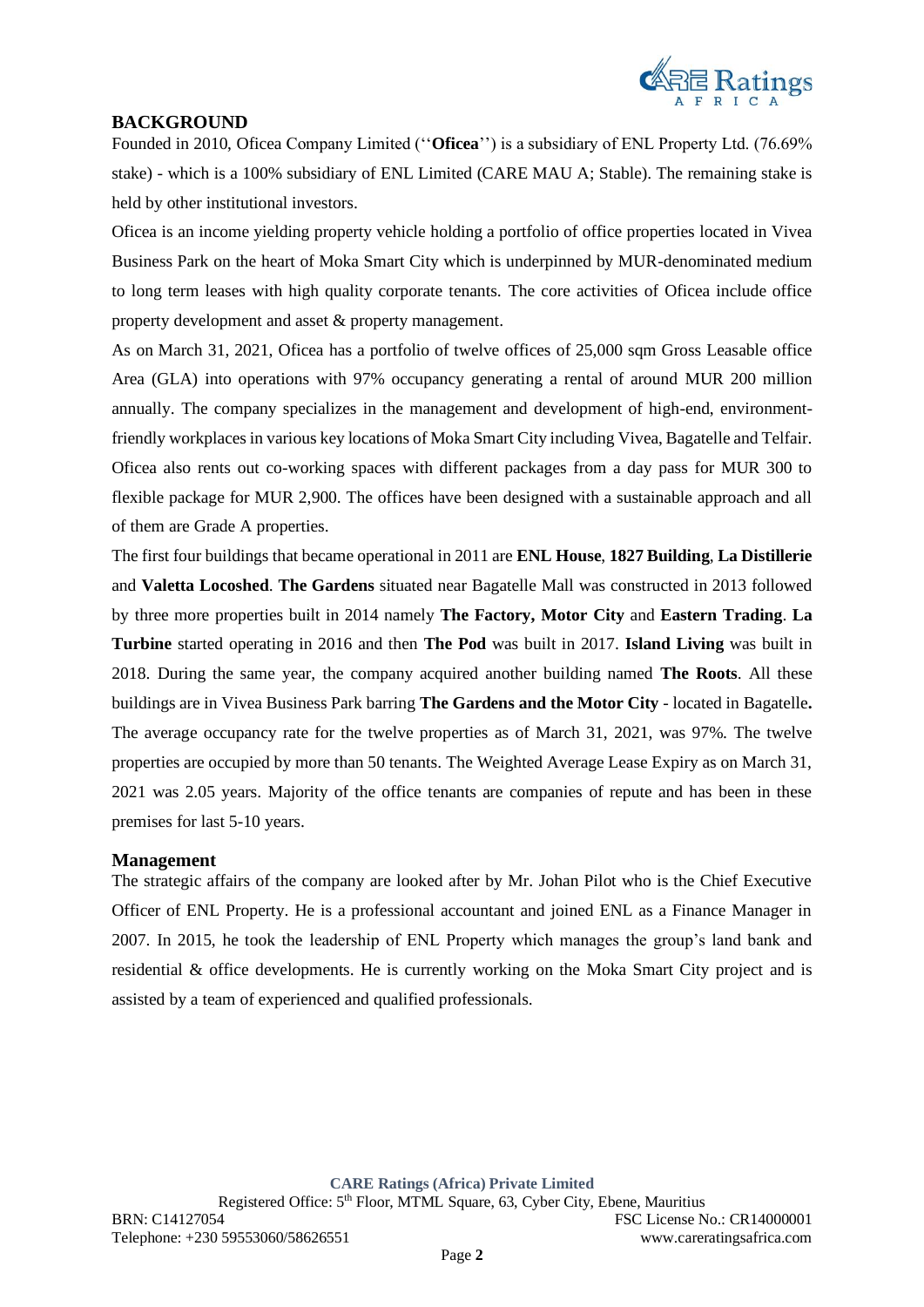

| <b>Multi-Tenant Properties</b>                                  | <b>ENL House</b><br><b>The Pod</b>                |                       | <b>The Gardens</b>            |                        | <b>The Factory</b> |                      | <b>Motor City</b> | 1827 Building              | <b>Total</b>               |              |
|-----------------------------------------------------------------|---------------------------------------------------|-----------------------|-------------------------------|------------------------|--------------------|----------------------|-------------------|----------------------------|----------------------------|--------------|
|                                                                 | Moka                                              |                       |                               |                        |                    |                      |                   |                            |                            |              |
| Location                                                        | <b>Vivea Business Park</b><br>Vivea Business Park |                       |                               | Bagatelle              |                    | Vivea Business Park  |                   | Bagatelle                  | Vivea Business Park        |              |
| Leasable Area (sqm)                                             | 5,042                                             |                       | 4,053                         |                        |                    | 3,165                |                   | 2,285                      | 1,770                      | 20,366       |
| Type                                                            |                                                   |                       |                               |                        | Office             |                      |                   |                            |                            |              |
|                                                                 | <b>BDO</b> Solutions                              |                       | <b>ENL Agri Limited</b>       | Arup (Mauritius) Ltd   |                    | Spoon Consulting     |                   |                            | Neticon Ltd                |              |
|                                                                 | <b>Aberdeen Operations</b>                        |                       | <b>ENL</b> Property Limited   | <b>Rogers Aviation</b> |                    | Leicht               |                   | Peugeot - Citroen          | <b>Fashion Heights Ltd</b> |              |
| <b>Key Lessees'</b>                                             | <b>AON Hewitt</b>                                 |                       | <b>ENL Corporate Services</b> | (Mauritius) Ltd        |                    | Lucrin (Mauritius)   |                   | - Suzuki                   | Proxy Brokers              |              |
|                                                                 | Noodle Express Ltd                                |                       | <b>ENL</b> Limited            | EnAtt Office           |                    | The Cloud Factory    |                   | Axess Limited              | Mauritius Chamber of       |              |
|                                                                 | StructureIT                                       |                       | PraxisIFM Management          | Strategia Services Ltd |                    | <b>EMEA</b> Ltd      |                   | CarClub                    | Agriculture                |              |
|                                                                 | International Ltd                                 |                       | (Mauritius) Ltd               | <b>Big Bang ERP</b>    |                    | Alentaris            |                   |                            | KFS (Mauritius) Ltd        |              |
| Occupancy (in $\%$ ): 30 <sup>th</sup> June 2020                | 100%                                              |                       | 100%                          | 97%                    |                    | 100%                 |                   | 100%                       | 100%                       | 99%          |
| (30th June 2019)                                                | 100%                                              |                       | 90%                           | 100%                   |                    | 100%                 |                   | 100%                       | 100%                       | 98%          |
| <b>Table 2: Details of Existing Properties (Single Tenants)</b> |                                                   |                       |                               |                        |                    |                      |                   |                            |                            |              |
| <b>Single-Tenant Properties</b>                                 | <b>Island Living</b>                              | <b>La Distillerie</b> |                               | <b>The Roots</b>       |                    | <b>La Turbine</b>    |                   | <b>Eastern Trading</b>     | <b>Valetta Locoshed</b>    | <b>Total</b> |
| Location                                                        |                                                   |                       |                               |                        | Moka               |                      |                   |                            |                            |              |
|                                                                 | Bagatelle                                         | Vivea Business Park   |                               | Vivea Business Park    |                    | Vivea Business Park  |                   | <b>Vivea Business Park</b> | Vivea Business Park        |              |
| Leasable Area (sqm)                                             | .396                                              | 1,041                 |                               | 928                    |                    | 677                  |                   | 622                        | 300                        | 4,964        |
| Type                                                            |                                                   |                       |                               |                        | Office             |                      |                   |                            |                            |              |
| <b>Key Lessees'</b>                                             | <b>Island Living</b>                              | Alteo Limited         |                               | Design Differently Ltd |                    | Oficea Workspitality |                   | Eastern Trading            | VK Design Ltd              |              |
| Occupancy (in %): 30 <sup>th</sup> June 2020                    | 100%                                              | 100%                  |                               | 100%                   |                    | 100%                 |                   | 100%                       | 100%                       | 100%         |
| $(30th$ June $2019)$                                            | 100%                                              | 100%                  |                               | 100%                   |                    | 100%                 |                   | 100%                       | 99%                        | 100%         |

# **Table 1: Details of Existing Properties (Multi-Tenant)**

| <b>Highlights</b>                                        |        |  |  |  |
|----------------------------------------------------------|--------|--|--|--|
| <b>Total Leasable Area (sqm)</b>                         | 25,330 |  |  |  |
| Valuation (MUR Million) (as on May 31, 2021)             | 1,720  |  |  |  |
| Term Loan (MUR Million) (as on May 31, 2021)             | 709    |  |  |  |
| LTV (as on May 31, 2021)                                 | 41%    |  |  |  |
| Occupancy (in $\%$ ) (as on May 31, 2021)                | 97%    |  |  |  |
| <b>Annual Lease Rental (FY20)</b>                        | 154    |  |  |  |
| <b>Annual Lease Rental (FY19)</b>                        | 128    |  |  |  |
| Weighted Lease Expiry (years) as of (as on May 31, 2021) | 2.05   |  |  |  |

Telephone: +230 59553060/58626551

**CARE Ratings (Africa) Private Limited** Registered Office: 5<sup>th</sup> Floor, MTML Square, 63, Cyber City, Ebene, Mauritius BRN: C14127054<br>
Telephone: +230 59553060/58626551<br>
Www.careratingsafrica.com<br>
Www.careratingsafrica.com Page **3**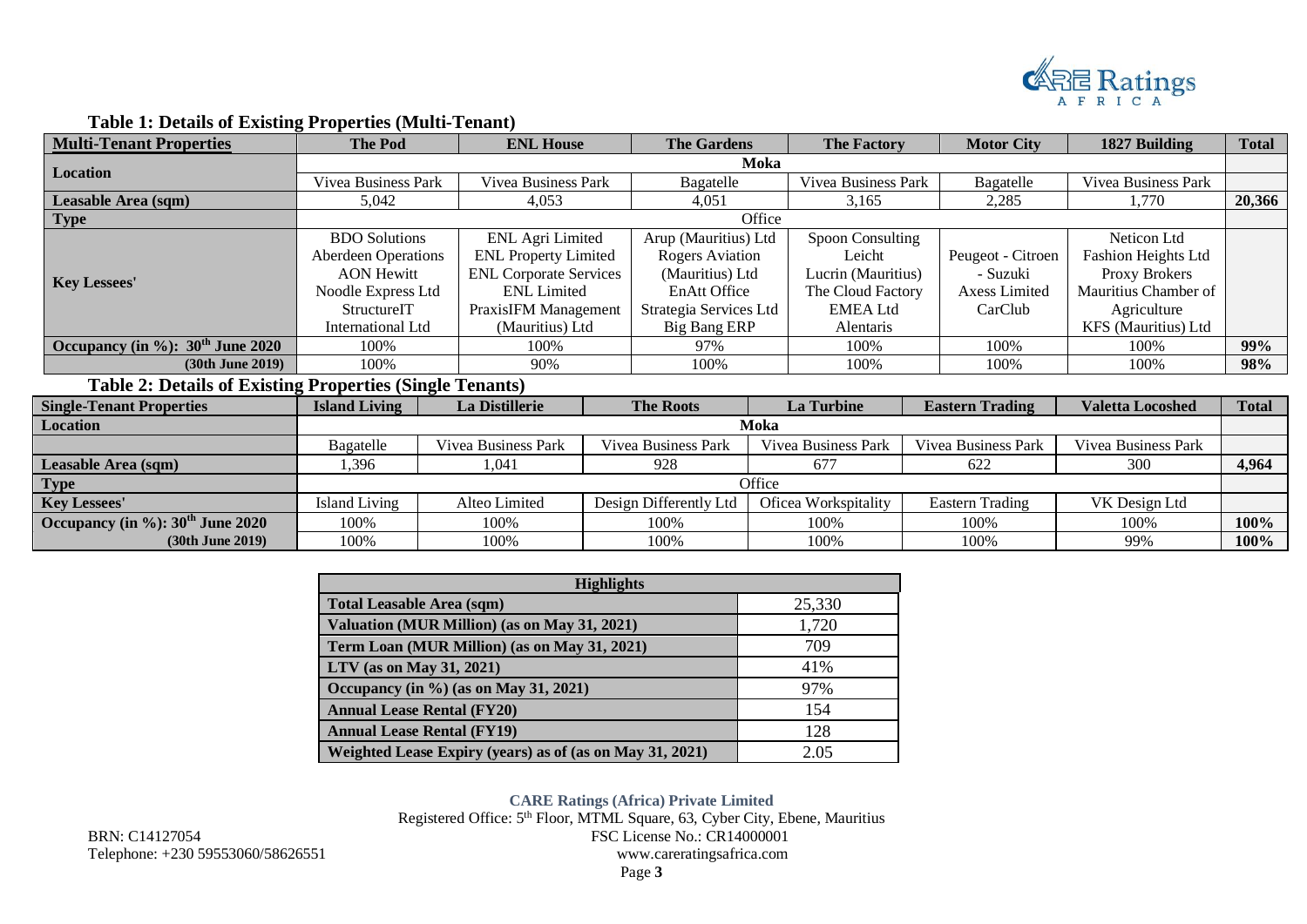

### **CREDIT RISK ASSESSMENT**

*Experienced promoters - part of ENL group*

Oficea is part of the ENL group (ENL Limited  $\&$  its subsidiaries) which is one of the largest conglomerates in Mauritius. Listed on the Stock Exchange of Mauritius, ENL Limited, holding company of ENL group, has a market capitalization of over MUR 7 billion (May 2021). The ENL group develops and manages a portfolio of more than 100 operating companies engaged in diverse industries such as agriculture, land, real estate, hospitality, logistics, fintech, commerce and manufacturing. Agriculture, land and property are the major business segments of ENL. ENL Limited (ENL) is controlled and managed by the Noel family. The group's strategy for growth has remained virtually unchanged over time: it leverages its significant land assets, to create cash-generating businesses that participate in building up modern-day Mauritius. The promoters of ENL group hold their stake in various group entities through L'Accord. Securities of four group's companies (ENL Limited [CARE MAU A Stable], Rogers, Ascencia [rated CARE MAU A+ Stable] and Commercial Investment Property Fund [CIPF: rated CARE MAU A-(SO) Stable]) are listed on the Stock Exchange of Mauritius.

| ENL Limited (Standalone Financials) as on June 30, 2020 are as under: | <b>MUR Million</b> |             |
|-----------------------------------------------------------------------|--------------------|-------------|
|                                                                       | <b>FY19</b>        | <b>FY20</b> |
|                                                                       | <b>Audited</b>     |             |
| <b>Total Income</b>                                                   | 255                | 226         |
| <b>EBIDTA</b>                                                         | 60                 | (92)        |
| Interest                                                              | 199                | 389         |
| Fair value gain on revaluation of investment properties               | 282                | 1,869       |
| Profit on sale of land                                                | 43                 | 872         |
| <b>PBT</b>                                                            | 197                | 2,636       |
| <b>PAT</b>                                                            | 189                | 2,640       |
| Gross Cash Accruals (GCA)                                             | 189                | 771         |
| (Net of fair value gain in FY19, FY20 & 9MFY21)                       |                    |             |
| Dividend paid/proposed                                                | 195                | 169         |
| Tangible networth                                                     | 17,348             | 19,656      |
| Total debt                                                            | 7,223              | 7,336       |
| <b>Investment in Subsidiaries</b>                                     | 14,685             | 13,661      |
| Cash & Bank balances                                                  | 609                | 789         |
| <b>EBIDTA</b> margin                                                  | 23.53              | N.M.        |
| PAT margin                                                            | 74.12              | 1170.71     |
| Debt equity ratio                                                     | 0.41               | 0.36        |
| Overall gearing ratio                                                 | 0.42               | 0.37        |

### *Prime location of properties*

All the twelve properties are located in various key locations of Moka Smart City including Vivea, Bagatelle and Telfair. Moka is centrally based and well reachable from any point of the island being at the intersection of the island's two main motorways. Moka Smart City is deemed as the most advanced Smart City in Mauritius and has gained tremendous popularity since the past few years. With the introduction of Vivea Business Park, it has become a preferred location for corporates to rent offices. It is regarded as one of the most prestige smart cities of the island with competitive rental rates, favorable parking ratios, LEED certified office developments and an abundance of green space.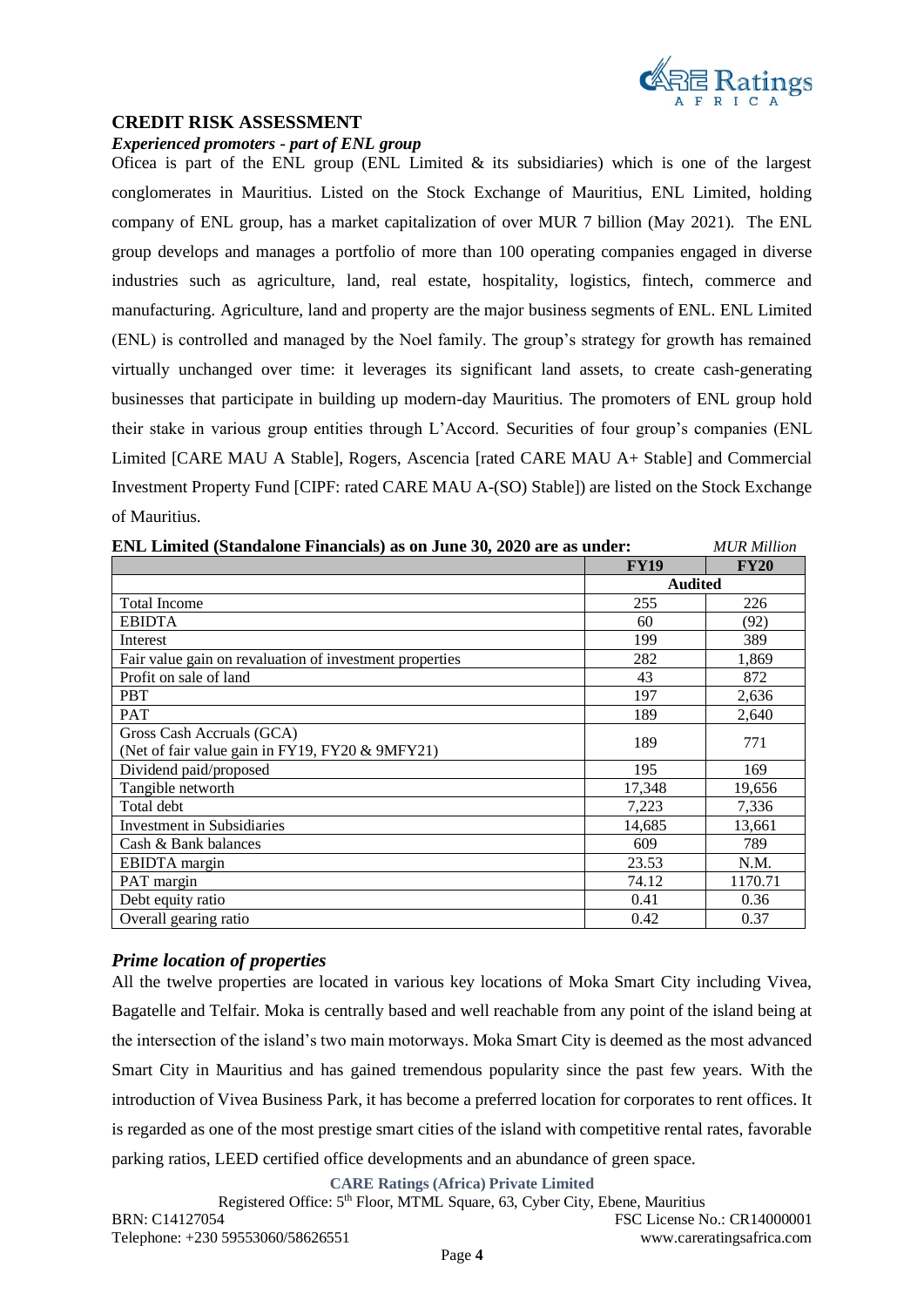

**Vivea Business Park** was previously a sugar factory which has been converted into modern revenue generating office buildings occupied by over 50 companies. The business park is surrounded by lush greenery. It is considered as a best choice due to its location with easy access to public transport and being close to Kendra Shopping Centre, St Pierre, and



essential conveniences. Other perks include a piazza composed of green landscaped area of 3,300 sqm, a cafeteria in The Pod building which is open to public and a nursery onsite.

**The Garden** is located within Bagatelle Office Park in Moka Smart City. It is centrally located and is surrounded by astonishing views of the mountains, sea, and greenery. Bagatelle Mall and Voila Hotel can be reached within walkable distance. It has lounge spaces, a plug and play building and fibre optic access.



# *Reputed lessees – major tenants being part of ENL group*

Area-wise, properties owned by Oficea are mostly rented as office spaces. In all, there are over 50 tenants in these twelve properties. For most of the tenants, the lease term is between 3 to 5 years, with the option to renew for another consecutive term. The weighted average lease expiry is 2.05 years. Further, the tenants in the properties under Oficea includes some companies within ENL group as well as some other repute companies. Some of the major tenants include BDO Solutions, Arup (Mauritius) Ltd, Island Living Ltd, SPOON Consulting Ltd and ENL Property Ltd to name a few.

| <b>Tenant &amp; Property leased</b>                                                                                  | Profile                                                                                        |  |  |
|----------------------------------------------------------------------------------------------------------------------|------------------------------------------------------------------------------------------------|--|--|
| <b>BDO Solutions</b>                                                                                                 | BDO solution is a member of the BDO International which has offices over 150 countries and     |  |  |
|                                                                                                                      | is the leading firm of Chartered Accountants in Mauritius.                                     |  |  |
| Arup (Mauritius) Ltd                                                                                                 | Arup is an engineering firm established in Mauritius in 1975 with offices in over 30 countries |  |  |
|                                                                                                                      | and their work includes projects - Caudan Waterfront and the iconic MCB building in St Jean.   |  |  |
| <b>Island Living Ltd</b>                                                                                             | Island Living is the leisure cluster of Rogers Hospitality, which manages Lifestyle Brands.    |  |  |
| <b>Spoon Consulting Ltd</b>                                                                                          | Spoon Consulting is an offshore IT organisation based in Mauritius, Madagascar, and France.    |  |  |
| <b>ENL Property Limited</b>                                                                                          | ENL Property Limited, a 100% owned subsidiary of the ENL group, is engaged in real estate      |  |  |
|                                                                                                                      | development and management of land bank of the group.                                          |  |  |
| <b>Rogers Aviation (Mauritius) Ltd</b>                                                                               | Rogers Aviation is the Travel and Aviation service sector of Rogers Group.                     |  |  |
| <b>Alteo Limited</b>                                                                                                 | Alteo Limited founded in 2012, is a leading regional group with well-established activities in |  |  |
| (CARE MAU A Stable)                                                                                                  | the Sugar, Energy and Property sectors in Mauritius.                                           |  |  |
| The company is engaged in concept store proposing exclusive home styling furnishing<br><b>Design Differently Ltd</b> |                                                                                                |  |  |
|                                                                                                                      | solutions to homeowners, property developers.                                                  |  |  |
| <b>ENL Agri Limited</b>                                                                                              | ENL Agri Limited, a 100% owned subsidiary of the ENL group, in farming on 15,000 arpents       |  |  |
|                                                                                                                      | of land in Moka, Savannah and Bel Ombre, growing sugar cane and food crops.                    |  |  |
| <b>Aberdeen Operations</b>                                                                                           | Aberdeen is an IT consulting firm founded in 2012. It is present in Belgium, Mauritius and     |  |  |
|                                                                                                                      | Morocco, providing consultancy, ERP integration, Website and Mobile App services.              |  |  |
| <b>Axess Limited</b>                                                                                                 | Axess Limited, subsidiary of the ENL, is the 2nd largest automobile dealership in Mauritius.   |  |  |
|                                                                                                                      | Their portfolio includes well-know brands like Jaguar, Land Rover, Mazda and others.           |  |  |

**The majority of tenants are well known and reputed companies. The profile is as follows:**

**CARE Ratings (Africa) Private Limited**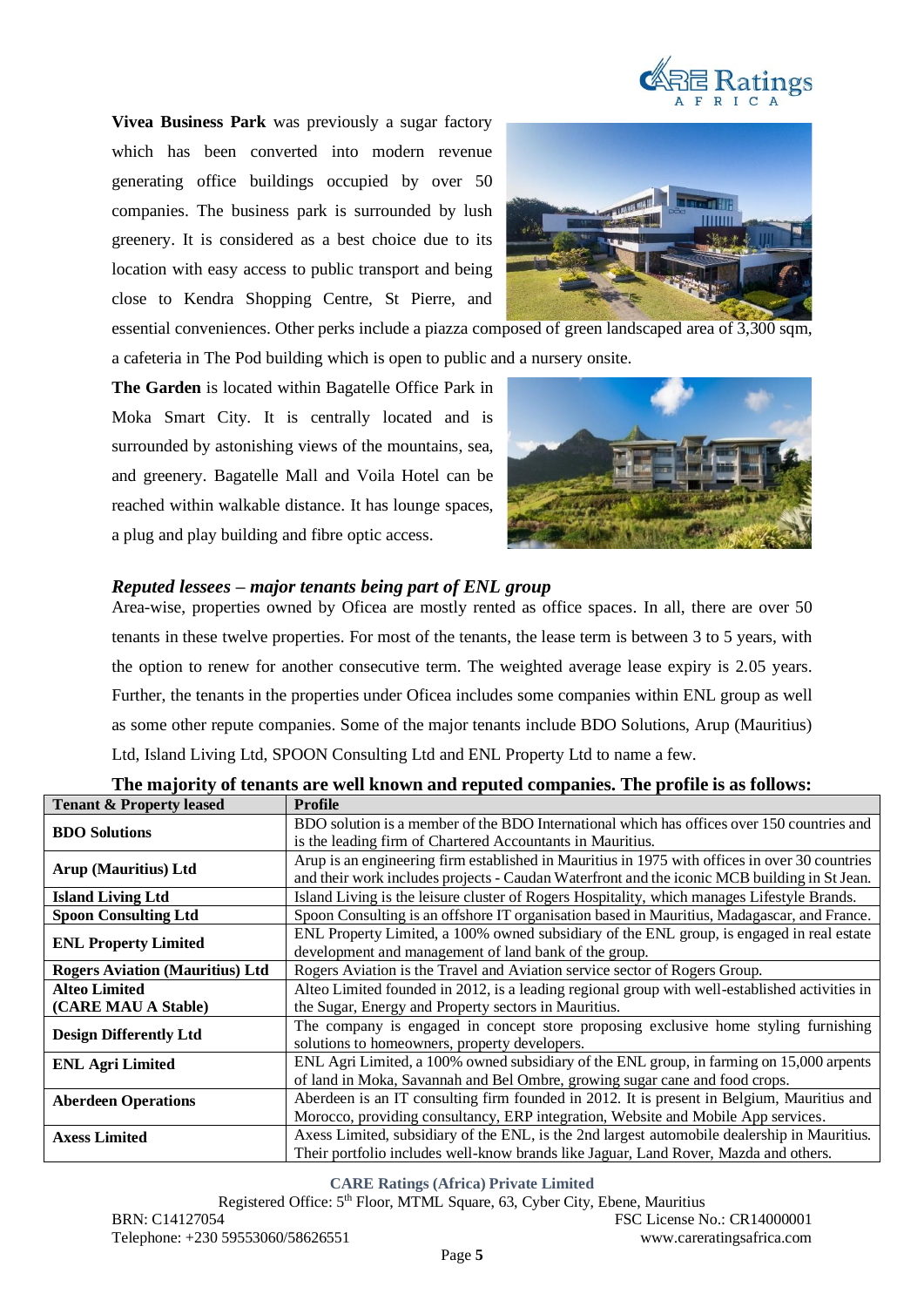

| <b>Tenant &amp; Property leased</b> | <b>Profile</b>                                                                             |  |  |  |
|-------------------------------------|--------------------------------------------------------------------------------------------|--|--|--|
| <b>AON Hewitt</b>                   | AON Hewitt, part of AON corporation, is a provider of HR and consulting services.          |  |  |  |
| <b>Eastern Trading</b>              | Eastern Trading, founded in 1952, is a trusted wine merchant. The company has 5 shops      |  |  |  |
|                                     | around the island and stocks over 300 different wines in the 1952 boutiques.               |  |  |  |
| <b>ENL Limited</b>                  | ENL Limited is the holding company in the ENL group whose activities span in several       |  |  |  |
|                                     | sectors of the Mauritian economy. They are listed on the stock exchange of Mauritius.      |  |  |  |
| <b>PraxisIFM Management</b>         | PraxisIFM Management (Mauritius) Limited provides a wide range of bespoke professional     |  |  |  |
| (Mauritius) Limited                 | services (Management) including administration of funds to International clients.          |  |  |  |
| <b>ENATT Office</b>                 | ENATT founded in 2011, is a subsidiary of the ENL group. EnAtt is the leading property and |  |  |  |
|                                     | asset development and management specialist in Mauritius.                                  |  |  |  |

### **High occupancy with established track record and high retention rate of tenants**

All twelve properties have high occupancy levels with limited movement of tenants as majority of them are well known companies within the ENL cluster. The overall average rent is MUR 519 per sqm per month. There is a strong demand for office space in Moka Smart City and the properties held by Oficea are all Grade A properties. Oficea's model is to build an office property, fill the property with tenants and then make other developments. Oficea was able to fill the letting spaces within six months of operation of the buildings.

The leases are fixed term contracts with no break. Accordingly, the risk of tenants leaving the properties before the end of the lease agreement is low. All tenants have to pay rentals for the property until the end of their agreed ending date on their contract. This ensures a good cashflow and consequently debt servicing. Almost all tenants have renewed their rental agreement upon expiry over last 7 years.

The prime office areas in Mauritius are Ebene, Port-Louis and now Moka. The overall occupancy rate for offices in Mauritius is around 90%. There is a now an ongoing demand for modern offices that is built with the concept of WORK – PLAY – LIVE. The current rental for office buildings in Port Louis ranges between MUR 480 per sqm for a basic office to MUR 1,100 for grade A modern office buildings. The rental for office properties in Ebene ranges from MUR 330 per sqm for basic office to MUR 900 sqm for the grade A modern office properties.

As of March 2021, Overall Average Occupancy of the twelve properties was 97%. For the past four years, Oficea has been operating to nearly 100% overall average occupancy.

| <b>Occupancy Trend</b>        |      |      |      |          |  |  |
|-------------------------------|------|------|------|----------|--|--|
| <b>Properties</b>             | 2018 | 2019 | 2020 | March-21 |  |  |
| The Pod                       |      | 100% | 100% | 100%     |  |  |
| <b>ENL House</b>              | 100% | 90%  | 100% | 100%     |  |  |
| The Gardens                   | 100% | 100% | 97%  | 97%      |  |  |
| Valetta Locoshed              |      | 100% | 100% | 100%     |  |  |
| The Factory                   | 100% | 100% | 100% | 73%      |  |  |
| <b>Motor City</b>             | 100% | 100% | 100% | 100%     |  |  |
| 1827 Building                 | 100% | 100% | 100% | 100%     |  |  |
| <b>Island Living</b>          |      | 100% | 100% | 100%     |  |  |
| La Distillerie                | 100% | 100% | 100% | 100%     |  |  |
| The Roots                     |      | 100% | 100% | 100%     |  |  |
| La Turbine                    | 100% | 100% | 100% | 100%     |  |  |
| <b>Eastern Trading</b>        | 100% | 100% | 100% | 100%     |  |  |
| <b>Average Occupancy Rate</b> | 100% | 99%  | 100% | 97%      |  |  |

#### **CARE Ratings (Africa) Private Limited**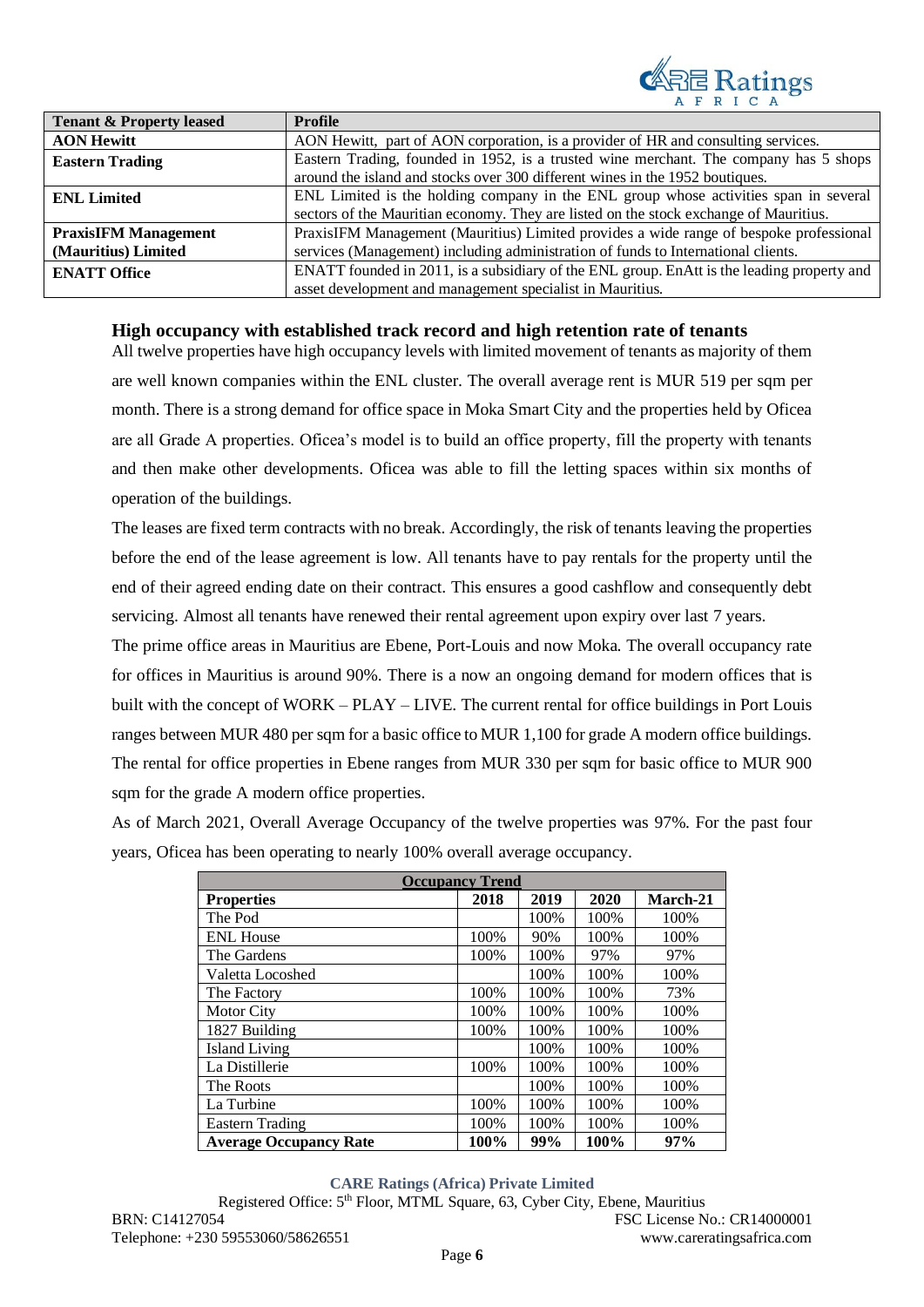

**Effect of COVID-19 pandemic on rental collection:** As a result of active asset management strategies taken by Oficea, the impacts of the COVID-19 pandemic on the portfolio was mitigated. While there was some vacancy created as a result of the pandemic, Oficea managed to find replacement tenants which resulted in the rental income remaining broadly stable. Out of MUR 200 million rental income, the company made a provision of MUR 3 million as bad debt.

### **Development of new properties by Oficea**

Oficea has two major developments in progress. They are developing new office space, **Les Fascines** (GLA of 8,685 sqm) at Vivea Business Park and six buildings (4-6 storeys) along **La Promenade in Telfair** (total GLA of 21,200 sqm). They aim to make Moka Smart City a lively, dynamic, and wellconnected neighborhoods with a mix of offices, restaurants, shops, leisure space and residential buildings.

**Les Fascines** will be ready to rent in March 2022 contributing to an additional GLA of 8,685 sqm of office spaces to Oficea's portfolio. The construction of Les Fascines has already started at Vivea Business Park. Les Fascines will comprise of modern LEED certified office building equipped with fibre optic access, reduced mobility facilities, a lounge space, shower rooms to name a few of the numerous features. It will also have its own parking space. Les Fascines is expected to cost MUR 902 million.

**Telfair La Promenade** will consist of six buildings (mix of office, food outlets and retail spaces) each 4-6 storeys on a GLA of 21,200 sqm. The construction is expected to end in June 2024. The aim is to transform Telfair into modern, lively, and sustainable city center built around the iconic Telfair Chimney. Telfair La Promenade will boast offices, residentials, a lively pedestrian street with restaurants, bars, shops, and La Promenade in the middle. La Promenade will be a linear park that extends from St Pierre bus station to Welkin hospital. The project is expected to cost MUR 1,805 million.



**Artistic Image**



**Artistic Image**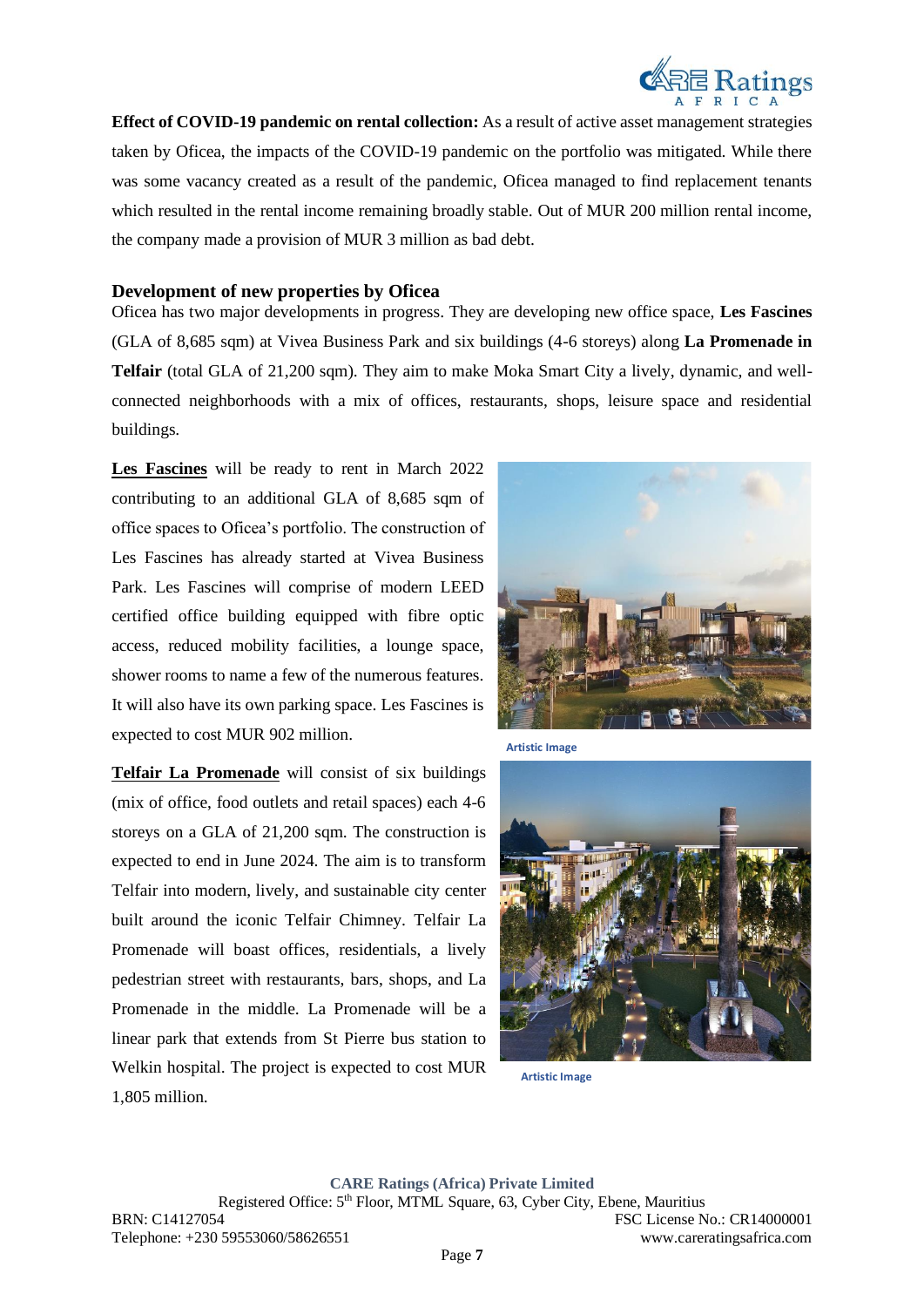

### **Project implementation risk at Oficea**

The details of the ongoing and new projects are as under:

|                                | <b>Les Fascines</b> | <b>Telfair La Promenade</b><br>(including Super basement & Telfair Square) |
|--------------------------------|---------------------|----------------------------------------------------------------------------|
| GLA(Sqm)                       | 8,685               | 21,200                                                                     |
| <b>Total Development cost</b>  | 902                 | 2,581                                                                      |
| <b>Means of Finance</b>        |                     |                                                                            |
| Equity                         | 490                 | 1,402                                                                      |
| Bond                           | 412                 | 1,179                                                                      |
| <b>Total</b>                   | 902                 | 2,581                                                                      |
| <b>Project completion date</b> | <b>March 2022</b>   | <b>January - June 2024</b>                                                 |

Total cost of all the projects, MUR 3,483 million, will be financed partly from equity (MUR 1,892 million) and partly from the bond issue (MUR 1,591 million). As on March 31, 2021, Oficea has raised MUR 1,650 million of equity from institutional investors and remaining amount will be raised by FY24. Oficea proposes to raise a bond of MUR 2,300 million over a period of 20 years. The Senior Tranche Bond will be partly used to repay the entire existing term loan (MUR 709 million) and partly to finance construction of office space in Les fascines. The Junior Tranche Bond will be used to finance construction of office space in Telfair and development of super basement for parking & other projects in Telfair square.

Oficea has teamed up with the best international professionals for the execution of the projects. Les Fascines construction has commenced in July 2020 and is expected to be completed in March 2022. Despite the lockdown, the management stated that the project will be completed within the stipulated timeline. The building is expected to reach an occupancy of 25% within June 2022 and then reach 50% occupancy by December 2022.

Le Telfair project is expected to be completed by January -June 2024 (to start in September 2021). The main contractors, for the development, are Grade-A contractors. Since, Oficea enters into a fixed price contract with the contractors, the risk of cost overruns gets minimized. Furthermore, the contractor provides Oficea with a performance bond guarantee, which ensure timely completion of projects

The completion of the two projects within time and cost parameters is crucial as it has direct bearing on the interest paying ability of Oficea while achievement of envisaged occupancy is crucial for timely repayments of the interest on secured bonds. However, existing lease rentals are sufficient for interest payment of both tranches.

### **Short tenure of lease compared to bond tenure**

The weighted average tenure of lease in all properties is around 2.05 years compared to average bond tenure of 11.8 years. However, Oficea benefits from the absence of notice periods. Additionally, major tenants are companies within the ENL group and there is minimal risk of these companies vacating the spaces occupied. The existing tenants have repetitively renewed their lease agreements during last 7 years.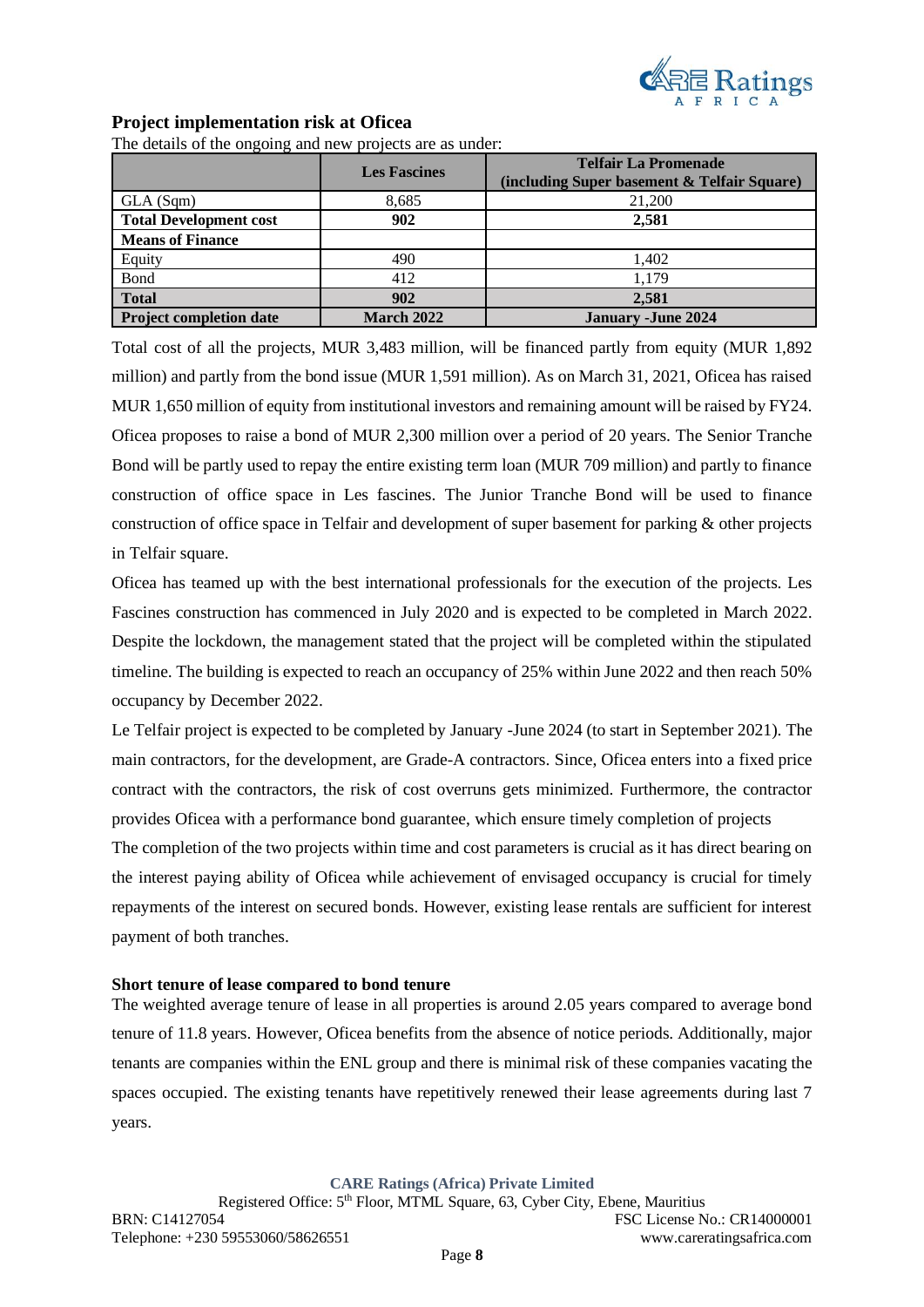

### **Refinancing Risk at pertaining to principal repayment of the Junior Tranche of the Bond in case of delay in rentals from Telfair**

In terms of cumulative cash surplus in Oficea, the overall coverage for the senior bond tranche is 1.91 times. The overall refinancing risk is expected to be moderate considering the likely increase in overall value of properties with completion of the two major projects, Les Fascines and Telfair. Post completion of the projects, the loan to value ratio is at 2.26 times (44%) which is moderate.

In case the company face issues with renting of offices in Telfair, the same will impact the repayment of the junior Tranche only. The management stated that if such an issue arises, they will defer dividend payment from FY24 and will refinance the Junior Tranche on maturity. They don't foresee any issue for refinancing, since junior Tranche repayment will kick off from FY31 onwards, by which time MUR 425 million of Sr Tranche Bond will be repaid from cash flow from existing projects. Post repayment of Sr Tranche, existing cashflows can be utilised for repayment of Junior Tranche. There can be equity infusion or sale of real estate as the last resort.

### **Industry Risk – Real Estate (Office)**

The majority of offices is currently based in Ebene occupying some 312,000 sqm GLA out of which 80% are Grade A properties. Port-Louis ranks second with a total GLA of 174,000 sqm out of which only 31% are Grade A properties. In the recent past the Mauritian real estate scenery has been experiencing a decentralization of office spaces from Port Louis to areas like Ebene and Vivea Business Park in Moka Smart city. Vivea business Park has existing Grade A office property of 25,000 sqm from which they are generating steady rentals. The main drivers of this trend have been the lack of parking spaces, increasing traffic congestion to move in and out of Port Louis & Ebene and increasing prices. The current total operational office stock situated in the main business nodes (Ebene, Port-Louis, Phoenix and Quatre Bornes) is 535,000 sqm of GLA – 75% are Grade A properties.

With the introduction of smart cities, a number of companies have started to relocate across the various smart cities being built. The most advanced projects as on date is Vivea Business Park (Moka) and Uniciti each with operational GLA of 25,000 sqm and 15,000 sqm respectively. Expansion plans are ongoing. The current operational office space within the smart cities is 58,400 sqm of GLA, with all Grade A properties.

| <b>Office Stock in Smart Cities</b> |                           |                  |                                        |                                |                                |  |
|-------------------------------------|---------------------------|------------------|----------------------------------------|--------------------------------|--------------------------------|--|
|                                     | <b>Smart City</b>         | Opera-<br>tional | <b>Existing</b><br>(sqm<br><b>GLA)</b> | Ongoing<br>(sam<br><b>GLA)</b> | <b>Planned</b><br>(sqm<br>GLA) |  |
| П                                   | Uniciti                   | Yes              | 15,000                                 |                                | 150,000                        |  |
| ø                                   | <b>Moka Smart City</b>    | Yes              | 29,700                                 | 25,000                         | 100,000                        |  |
| ❸                                   | Mon Tresor Smart City     | Yes              | 4,500                                  |                                | 20,000                         |  |
| ☎                                   | Beau Plan Smart City      | Yes              | 2,500                                  |                                | $72.700 -$<br>131,400*         |  |
| ø                                   | Jin Fei Smart City        | Yes              | 6.700                                  | ۰                              | $50,000 -$<br>100,000*         |  |
| G                                   | Cap Tamarin Smart City    | Yes              |                                        | 1,200                          | 12,000                         |  |
| П                                   | <b>Trianon Smart City</b> | No               |                                        |                                | 104,600*                       |  |
| О                                   | Saint Felix Smart City    | No               |                                        |                                | 4,900                          |  |
| ⊕                                   | Yi Hai Gardens Smart City | No               |                                        |                                | 3,500                          |  |
| ⊕                                   | Cote d'Or Smart City      | <b>No</b>        |                                        |                                | 26,000                         |  |
| ⊕                                   | Mont Choisy Smart City    | No               |                                        | ۰                              | ٥                              |  |
|                                     | <b>Total</b>              | $\cdots$         | 58,400                                 | 26,200                         | 543,700<br>652,400             |  |

Source: JLL. (\*): Assumptions based on avail.<br>ENL Property Limited. — Final Report

This brings the total existing office stock in Mauritius at 600,000 sqm GLA.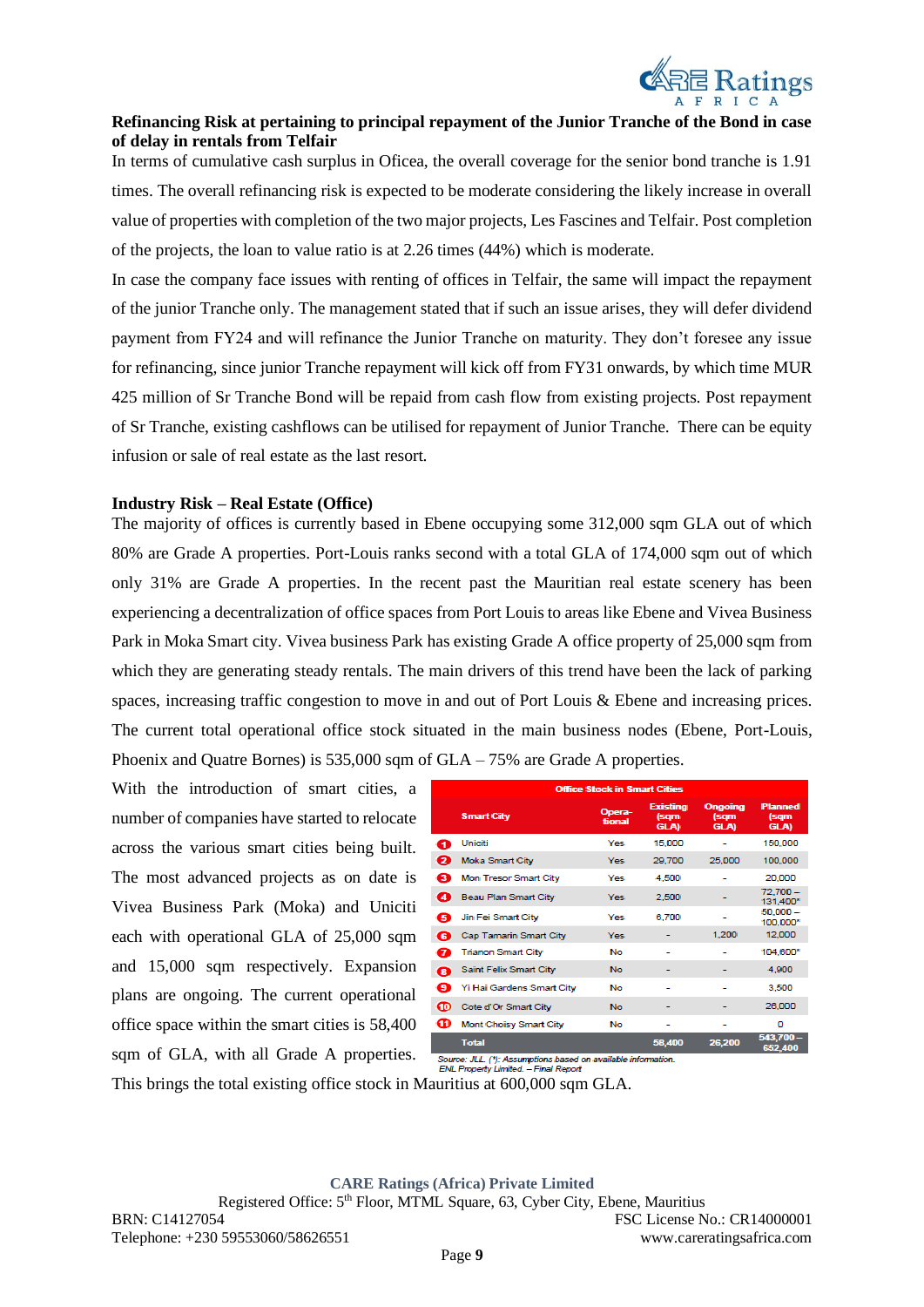

**Demand-Supply- As per Jones Lang LaSalle (JLL)**, the total office space in Mauritius is expected to increase by 15% annually over the next three years. On average, some 30,000 sqm of office spaces are

being built yearly. The construction of offices is expected to grow further by 64,000 sqm of GLA after three years to meet the high demand for business parks and modern Grade A offices. *Over the past five years, demand for office space has been growing at an increasing pace and has exceeded the supply of Grade A office properties.* The trend is expected to continue. The main drivers for demand are steady GDP growth,



currency, political stability, and favourable investment incentives.

However, the land available for office buildings construction around Ebene Cybercity and Port Louis is limited with the significant increase in offices built during the past few years. Developers will resort to development in the smart cities. Office developments in Mauritius is potentially lucrative.

**Rentals:** The current rental for office buildings in Port Louis ranges around MUR 480 per sqm for a basic office to MUR 1,100 for grade A modern office buildings. The rental for office properties in Ebene ranges from MUR 330 per sqm for basic office to MUR 900 sqm for the grade A modern office properties. We have seen that tenants are willing to pay higher rentals for Grade A modern office buildings. The main requirements of these tenants are offices being strategically situated mainly in the centre of the island, flexible layout within the building to cater for future expansion, sufficient parking spaces and attractive work environment (which is catered by business parks with green spaces, daily conveniences within reach and modern spaces).

| <b>Financials of Oficea Company Limited</b>         |             | (MUR Million) |  |  |
|-----------------------------------------------------|-------------|---------------|--|--|
| As on                                               | <b>FY19</b> | <b>FY20</b>   |  |  |
|                                                     |             | 12m, Audited  |  |  |
| Turnover                                            | 164         | 202           |  |  |
| <b>EBITDA</b>                                       | 97          | 120           |  |  |
| Interest                                            | 38          | 40            |  |  |
| Non-operating Income (Gain on disposal of property) | 157         | $-30$         |  |  |
| <b>PBT</b>                                          | 215         | 37            |  |  |
| <b>PAT</b>                                          | 211         | 31            |  |  |
| <b>GCA</b>                                          | 55          | 65            |  |  |
| Share Capital                                       | 923         | 1,583         |  |  |
| Tangible Networth                                   | 1,286       | 2,919         |  |  |
| Total Debt:                                         | 655         | 710           |  |  |
| <b>EBITDA</b> Margin                                | 59%         | 59%           |  |  |
| PAT Margin                                          | 129%        | 15%           |  |  |
| <b>Overall Gearing</b>                              | 0.5         | 0.2           |  |  |
| Interest Coverage (EBITDA/Interest)                 | 2.6         | 3.0           |  |  |
| Cash and Cash equivalent                            | 31          | 94            |  |  |

#### **CARE Ratings (Africa) Private Limited**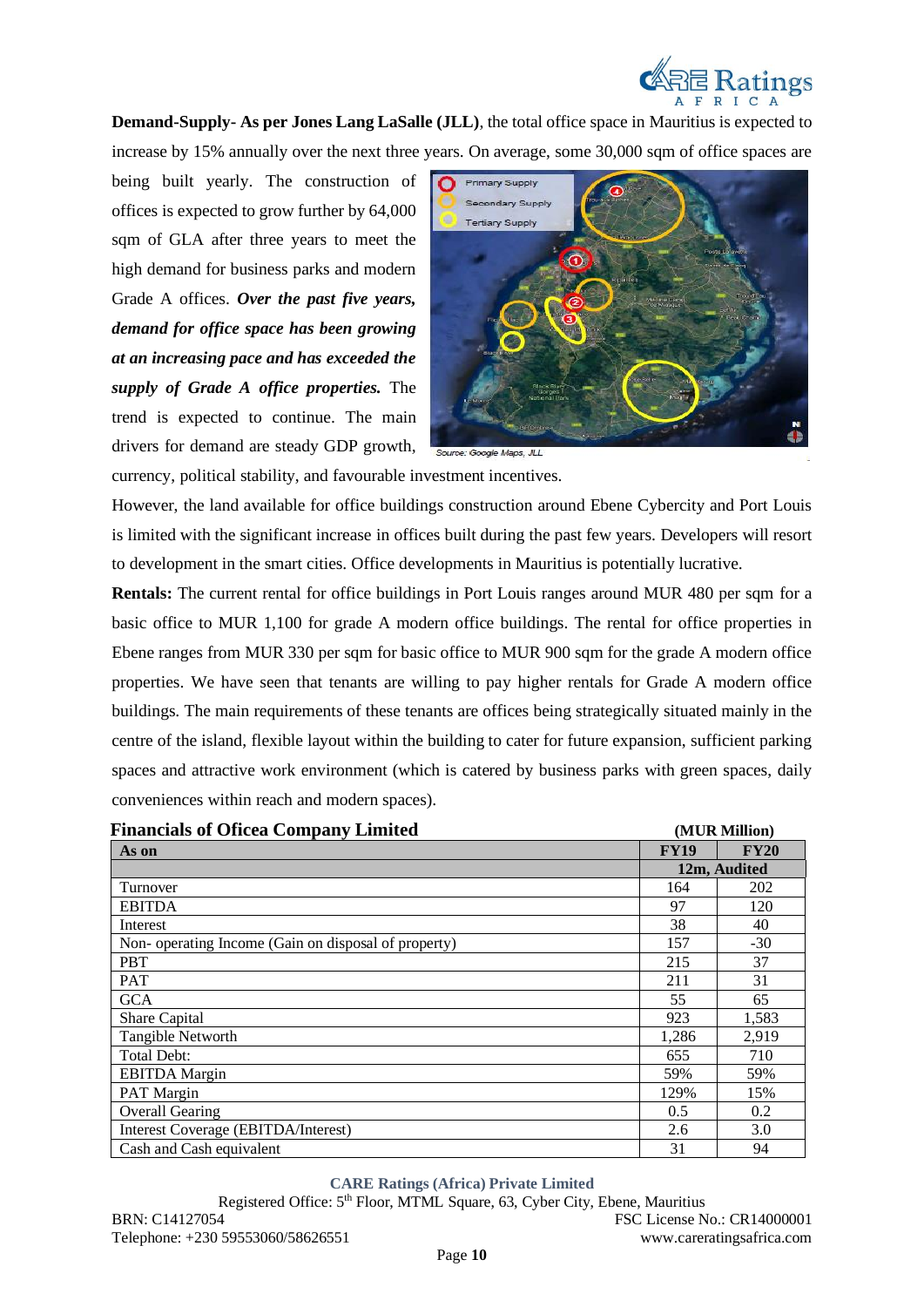

In FY20, total income of Oficea is MUR 202 million with a PAT of MUR 31 million (excluding gain on disposal of property).

| <b>Oficea Cashflow</b>                          |                | (MUR Million)  |  |  |  |
|-------------------------------------------------|----------------|----------------|--|--|--|
| Particulars /Year ended 31,                     | <b>Jun-19</b>  | $Jun-20$       |  |  |  |
|                                                 | 12m, A         | 12m. A         |  |  |  |
| <b>Cash Inflow</b>                              |                |                |  |  |  |
| <b>Rental Income</b>                            | 118            | 145            |  |  |  |
| Recoveries Income                               | 11             | 22             |  |  |  |
| <b>Operating Revenue</b>                        | 20             | 22             |  |  |  |
| <b>Straight Lining Adjustment</b>               | 7              | $\overline{2}$ |  |  |  |
| Other income (Dividend from group companies)    | 8              | 10             |  |  |  |
| Proceeds from Equity and Debenture              |                | 165            |  |  |  |
| <b>Total Cash Inflow (A)</b>                    | 164            | 367            |  |  |  |
| <b>Cash Outflow</b>                             |                |                |  |  |  |
| <b>Operating Expense</b>                        | 40             | 53             |  |  |  |
| Other expenses                                  | 1              | 3              |  |  |  |
| <b>Management Fees</b>                          | 27             | 25             |  |  |  |
| Tax                                             | $\overline{4}$ | 6              |  |  |  |
| Repayment of existing Loan                      |                |                |  |  |  |
| Capex & Issue expenses                          |                | 165            |  |  |  |
| <b>Total Cash Outflow (B)</b>                   | 71             | 253            |  |  |  |
| Cash Available for debt servicing (C=A-B)       | 93             | 114            |  |  |  |
| <b>Interest Expenses - Bank Loans</b>           | 38             | 40             |  |  |  |
| <b>Total Interest Repayment on Bonds (E)</b>    | 38             | 40             |  |  |  |
| Cash Surplus/(deficit) after interest payment   | 55             | 75             |  |  |  |
| Interest on convertible Debentures (F)          | $\bf{0}$       | 3              |  |  |  |
| Cash surplus/(deficit) after debentures (C-E-F) | 55             | 71             |  |  |  |
| <b>Opening Cash Balance</b>                     | $\Omega$       | 193            |  |  |  |
| <b>Closing Cash Balance</b>                     | 193            | 93             |  |  |  |

**Rental Income**: - Income from rentals will go into a designated MCB bank account from which servicing of interest payments of the senior secured bond, junior secured bond, and convertible debentures (compulsorily convertible to equity after 7 years from issue in June 2020) will be made. Interest payment on the convertible Debentures is subordinated to both the senior and junior bonds and is payable only if excess cash is available after servicing the interest on the Bonds. Rental income from existing properties will be utilized towards payment of the debt obligations for the Senior Tranche and rental income from the new properties will be used in servicing the debt obligations for the Junior Tranche.

## **Assumption for Projected Cashflow (FY22-36) Existing Projects**

- Rental for all properties has been projected to increase by 5% from FY22-FY30 as per the standard escalation clause in the contract. Post FY30 the rentals have been assumed to increase by 3% p.a..
- Occupancy for all twelve properties has been assumed at 95% for the projected period.

## **New Projects**

• Rentals for the new properties (Les fascines and Telfair) in FY22 & FY24 has been considered at current level of rentals charged in existing properties.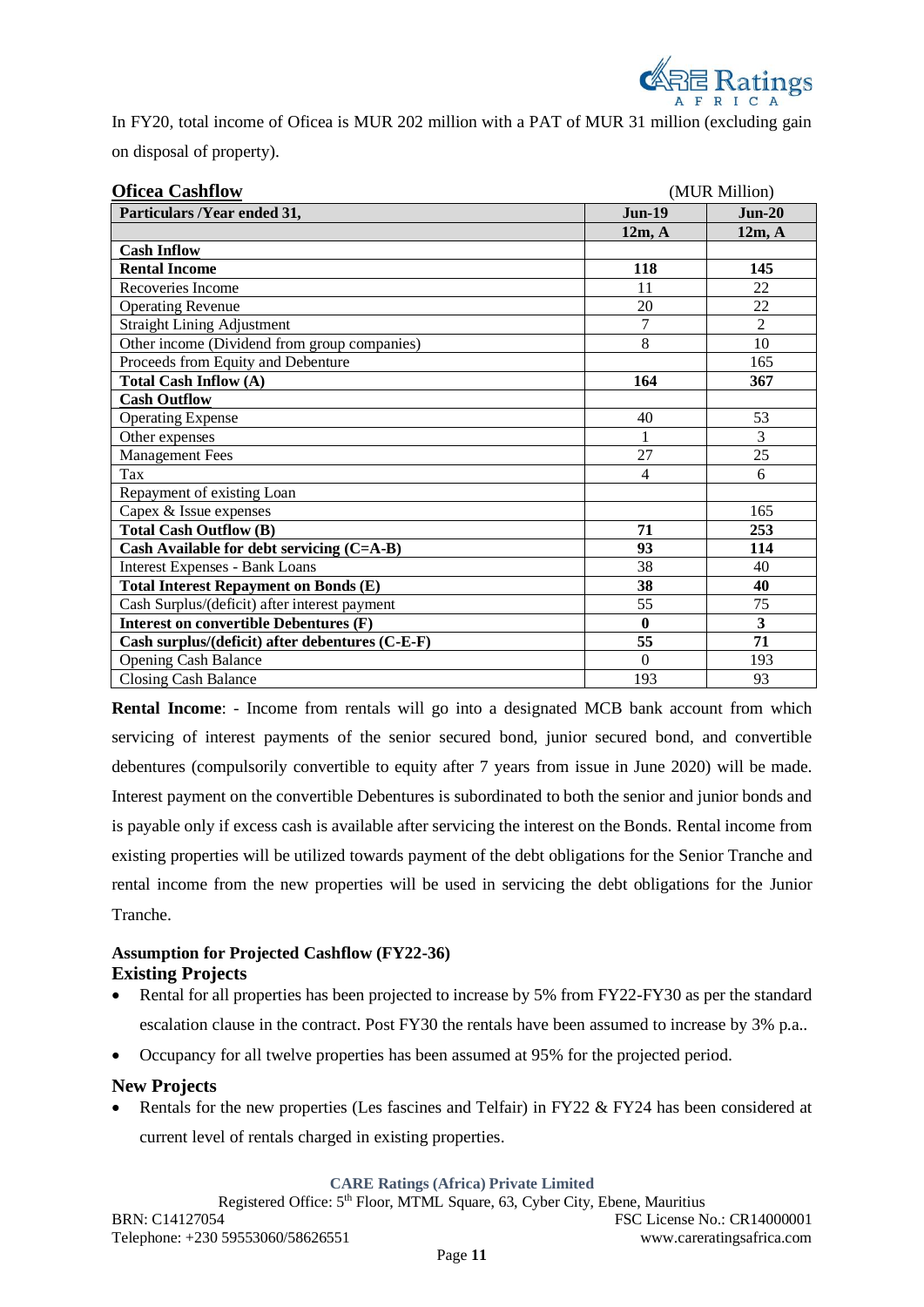

- Rentals has been projected to increase by 5% annually from FY24-FY30 and 3% p.a. thereafter.
- In May 21, Oficea has already signed an agreement for Les Fascines for a lettable area of 1,200 sqm (16% of the total leasable area). The rental is subject to an escalation clause of 5% annually.
- Average of 4 year for each new building to be fully occupied since operational in FY22 (Les fascines) and FY 24 (Telfair). Occupancy considered as follows:
- Operating expenses are assumed to increase by 5% annually between FY21-36.



- Management fee will in line with the current trend.
- Oficea will start paying tax at a flat rate of 17% as from FY29. In between FY21-29, the company will benefit from capital allowance on construction of new buildings.
- Oficea will start to receive dividend from the subsidiaries (Telfair Square and Super Basement Parking) as from FY22 and FY24. Telfair Square owns two completed properties in Moka (PWC building) over an area of less than 2,000 sqm. Both buildings are expected to be fully rented by the end of FY22. The Super Basement Parking will comprise of over 350 parking spaces.
- Oficea will pay dividend subject availability of cash post debt repayment.
- Cash Interest Coverage for the senior tranche of MUR 1,400 million Bond issue is expected to remain comfortable for the projected period i.e., between 3.70-47.96x times reflecting the ability to absorb non-receipt of some of the lease rentals due to delay in renewal of lease post expiry.
- Cash Interest Coverage for the total Bond of MUR 2,300 million will also be comfortable throughout the projected period i.e., between 1.12-19.46x times.
- Oficea will have a cumulative cash surplus of MUR 637 million before the repayment of principal in FY29. It will comfortably repay the debt obligations (interest and principal repayment) throughout the projected years. If Oficea decides to pay dividend in FY34-36, it will have to refinance part of the junior tranche or borrow to pay the dividend.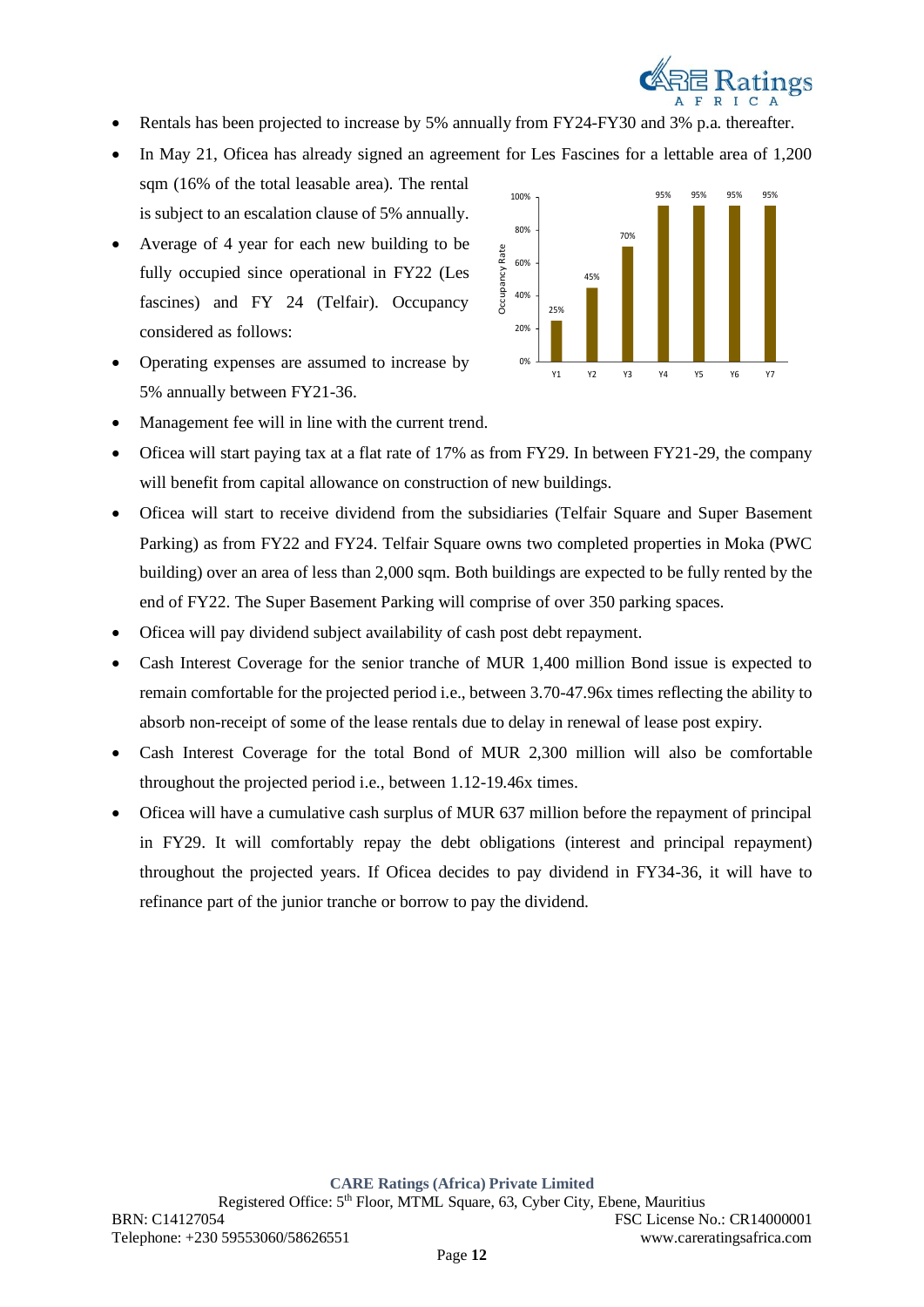

# **Details of Proposed instruments Details of Proposed Bonds**

| <b>Particulars</b>                  | <b>Amount (MUR Million)</b> |
|-------------------------------------|-----------------------------|
| Bond Issue – Senior Secured Tranche | 1,400                       |
| <b>Junior Secured Tranche</b>       | 900                         |
| <b>Total Bond Issue</b>             | 2,300                       |

**Purpose of Bond Issue:** Oficea proposes to raise a bond of MUR 2,300 million over a period of 20 years. The bond will be raised in tranches: Senior secured bond of MUR 1,400 million and Junior secured bond of MUR 900 million year.

The Senior Tranche Bond (MUR 1,400 million) will be partly used to repay the entire existing term loan (MUR 709 million) and partly to finance construction of office space (8,685 sqm) in Les fascines (project cost - MUR 902 million). Accordingly, the same will be repaid mainly out of the proceeds of the existing rentals and rentals from Les fascines project.

The Junior Tranche Bond (MUR 900 million) will be used to part finance construction of office space (21,200 sq m) in Telfair (project cost- Mur 1,805 million) and development of super basement for parking & other projects in Telfair square (aggregate project cost - MUR 776 million). Accordingly, the same will be repaid out of the proceeds of the rentals from Telfair project.

| <b>Notes</b>                                 | <b>Drawdown</b><br>date                                                                                           | <b>Amount</b><br>(MUR Mn) | <b>Interest</b>       | <b>Repayment</b> | <b>Interest payable</b>                                                                                              |  |
|----------------------------------------------|-------------------------------------------------------------------------------------------------------------------|---------------------------|-----------------------|------------------|----------------------------------------------------------------------------------------------------------------------|--|
| <b>Senior Tranche</b>                        | Oct-21                                                                                                            | 200                       | Yr. 1-14: 5.25% p.a.  | $Oct-35$         | Interest Rate will be paid Quarterly in<br>arrears in September, December, March,<br>and June of each calendar year. |  |
|                                              | $Oct-21$                                                                                                          | 125                       | Yr. 1-20: 4.00% p.a.  | $Oct-41$         |                                                                                                                      |  |
|                                              | $Jun-22$                                                                                                          | 50                        | Yr. 1-8: 3.70% p.a.   | May-30           |                                                                                                                      |  |
|                                              | $Jun-22$                                                                                                          | 50                        | Yr. 1-9: 3.75% p.a.   | $May-31$         |                                                                                                                      |  |
|                                              | $Jun-22$                                                                                                          | 150                       | Yr. 1-10: 3.77% p.a.  | May-32           |                                                                                                                      |  |
|                                              | $Jun-23$                                                                                                          | 150                       | Yr. 1-12: 3.85% p.a.  | $May-35$         |                                                                                                                      |  |
|                                              | $Jun-23$                                                                                                          | 100                       | Yr. 1-14: 3.90% p.a.  | May-37           |                                                                                                                      |  |
|                                              | $Jun-23$                                                                                                          | 200                       | Yr. 1-11: 3.80% p.a.  | May-34           |                                                                                                                      |  |
|                                              | $Jun-24$                                                                                                          | 100                       | Yr. 1-14: 3.90% p.a.  | May-38           |                                                                                                                      |  |
|                                              | $Jun-24$                                                                                                          | 150                       | Yr. 1-13: 3.875% p.a. | $May-37$         |                                                                                                                      |  |
|                                              | $Jun-24$                                                                                                          | 125                       | Yr. 1-14: 3.90% p.a.  | May-38           |                                                                                                                      |  |
| Junior tranche                               | Oct-21                                                                                                            | 150                       | Yr. 1-20: 4.40% p.a.  | Oct-41           |                                                                                                                      |  |
|                                              | $Oct-21$                                                                                                          | 150                       | Yr. 1-14: 5.65% p.a.  | $Oct-35$         |                                                                                                                      |  |
|                                              | $Oct-21$                                                                                                          | 100                       | Yr. 1-9: 4.15% p.a.   | $Oct-30$         |                                                                                                                      |  |
|                                              | $Jun-22$                                                                                                          | 75                        | Yr. 1-9: 4.15% p.a.   | $May-31$         |                                                                                                                      |  |
|                                              | $Jun-22$                                                                                                          | 100                       | Yr. 1-10: 4.175% p.a. | $May-32$         |                                                                                                                      |  |
|                                              | $Jun-22$                                                                                                          | 175                       | Yr. 1-11: 4.20% p.a.  | $May-33$         |                                                                                                                      |  |
|                                              | $Jun-23$                                                                                                          | 150                       | Yr. 1-12: 4.25% p.a.  | $May-35$         |                                                                                                                      |  |
| <b>Security</b>                              | The Notes shall be secured by the following Security Interests granted by the Issuer to the Noteholders'          |                           |                       |                  |                                                                                                                      |  |
|                                              | Representative (acting for and on behalf of the Noteholders):                                                     |                           |                       |                  |                                                                                                                      |  |
|                                              | the Fixed and Floating Charge.<br>(i)                                                                             |                           |                       |                  |                                                                                                                      |  |
|                                              | the New Immovables Fixed Charge.<br>(ii)                                                                          |                           |                       |                  |                                                                                                                      |  |
|                                              | the General Bank Account Pledge.<br>(iii)                                                                         |                           |                       |                  |                                                                                                                      |  |
|                                              | the DSRA Pledge.<br>(iv)                                                                                          |                           |                       |                  |                                                                                                                      |  |
|                                              | Over and above the Security Interests above, the Issuer shall add the Noteholders' Representative as a co-insured |                           |                       |                  |                                                                                                                      |  |
|                                              | party together with the Issuer on the Insurance Policies.                                                         |                           |                       |                  |                                                                                                                      |  |
| Covenant                                     | The covenants herein shall remain in force during the whole tenor of the Bond. On the basis of the annual audited |                           |                       |                  |                                                                                                                      |  |
|                                              | accounts of the Issuer:                                                                                           |                           |                       |                  |                                                                                                                      |  |
| <b>CARE Ratings (Africa) Private Limited</b> |                                                                                                                   |                           |                       |                  |                                                                                                                      |  |

# **Particulars of bond issue:**

Registered Office: 5th Floor, MTML Square, 63, Cyber City, Ebene, Mauritius